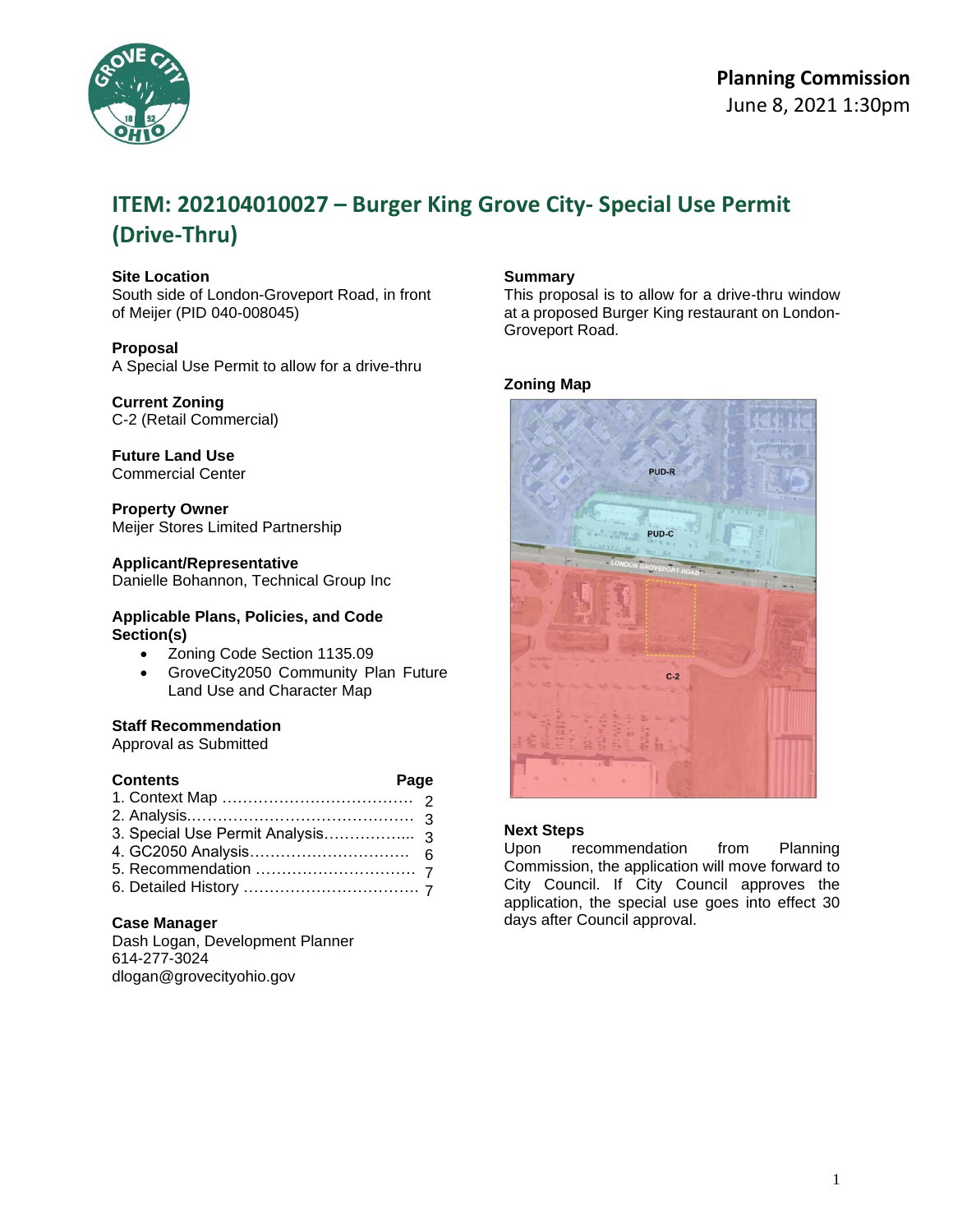# **1. Context Map**

This property is located on the south side of London-Groveport Road, on outlot C in front of Meijer (PID 040-008045).





202104090027 **EXECUTE:**<br>Burger King Grove City<br>Special Use Permit (Drive Thru)<br>PID: 040-013658

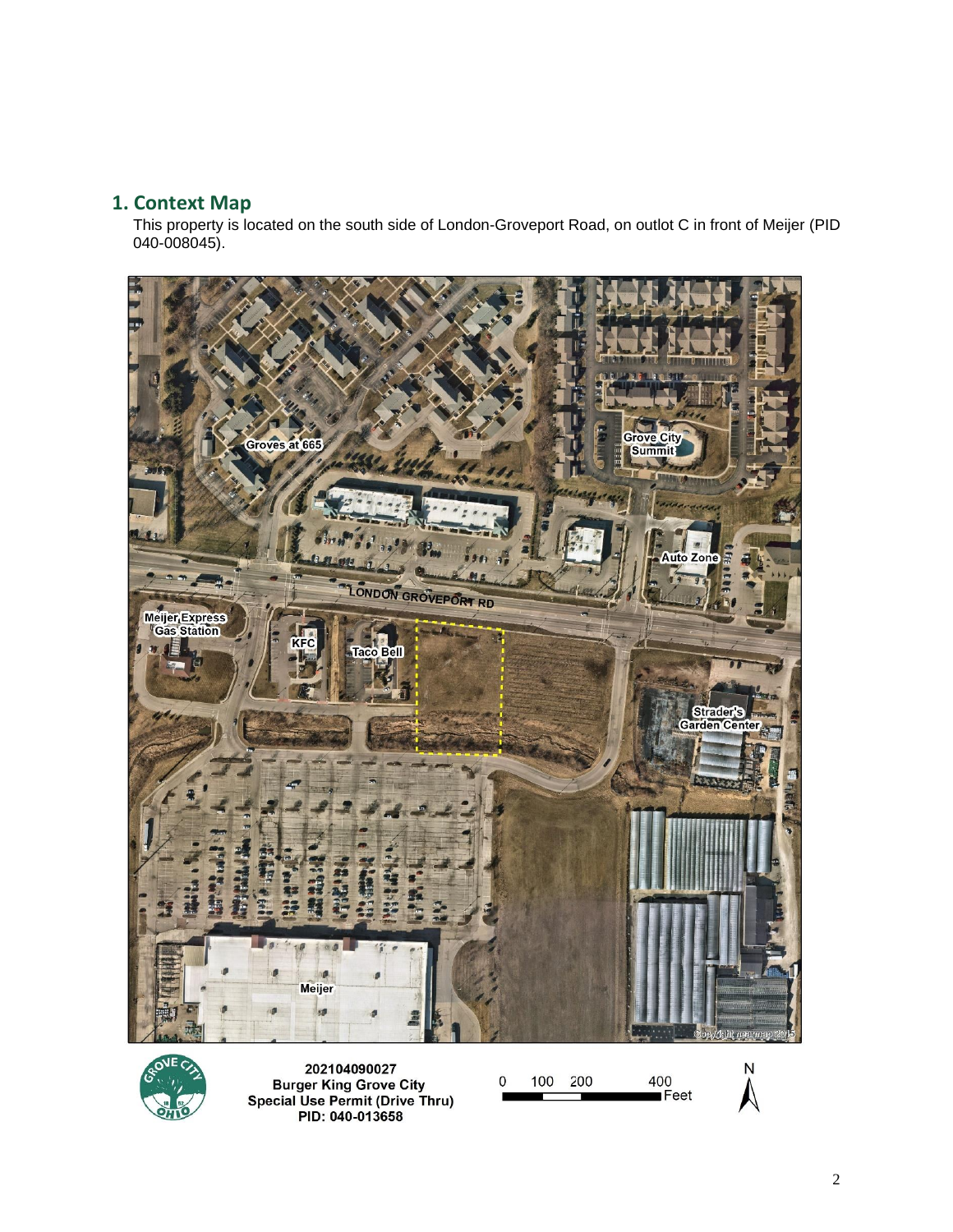# **2. Analysis**

The applicant is requesting approval of a Special Use Permit for a drive-thru at the proposed Burger King restaurant on London-Groveport Road. This application is being reviewed concurrently with a Development Plan application for the building and associated site improvements. The proposed drive-thru will operate from 6:00 a.m. to 12:00 a.m., seven days a week.

Site access will be from the rear of the parcel, off an extension of the exiting private access drive running behind KFC and Taco Bell, with no direct access onto London-Groveport Road. The proposed drive-thru is located off the drive aisle leading to the parking area. An additional access drive is proposed on the east side of the development and will provide access to the dumpster enclosure and the bypass lane around the drive-thru.

The drive-thru is shown with two order kiosks, which merge into one lane before heading north along the east side of the building, where the payment and order pickup windows are located. The pickup lane continues north before wrapping around the front of the building and connecting to the parking area where customers can then exit the site. Materials state that the drive-thru can accommodate 13 vehicles between the entrance and pickup window, and 10 vehicles are expected during peak hours, with vehicles waiting less than three minutes total. The proposed stacking is comparable to the stacking available at the KFC and Taco Bell sites to the West, which can accommodate approximately eight and nine cars respectively.



A bypass lane is provided adjacent to the pickup lane, which will allow for vehicles to exit the drive-thru line if necessary. Pavement markings reading "Do Not Enter" and directional signage reading "Exit Only" will be included at the exit of the drive-thru to ensure that vehicles do not enter the drive-thru from the wrong direction.

Menu board sign designs were also submitted which show a three (3) panel menu board at each ordering kiosk. Each one will be approximately 3' 6" in height The base of each will be black in color. A circular brick wall will be installed around the bases, which will screen the bases from view. The screening wall will match the brick used on the building.

Improvements to the site, including landscaping, parking, and building architecture are included and reviewed with the Development Plan to ensure that development on the site exhibits the appropriate character for the area.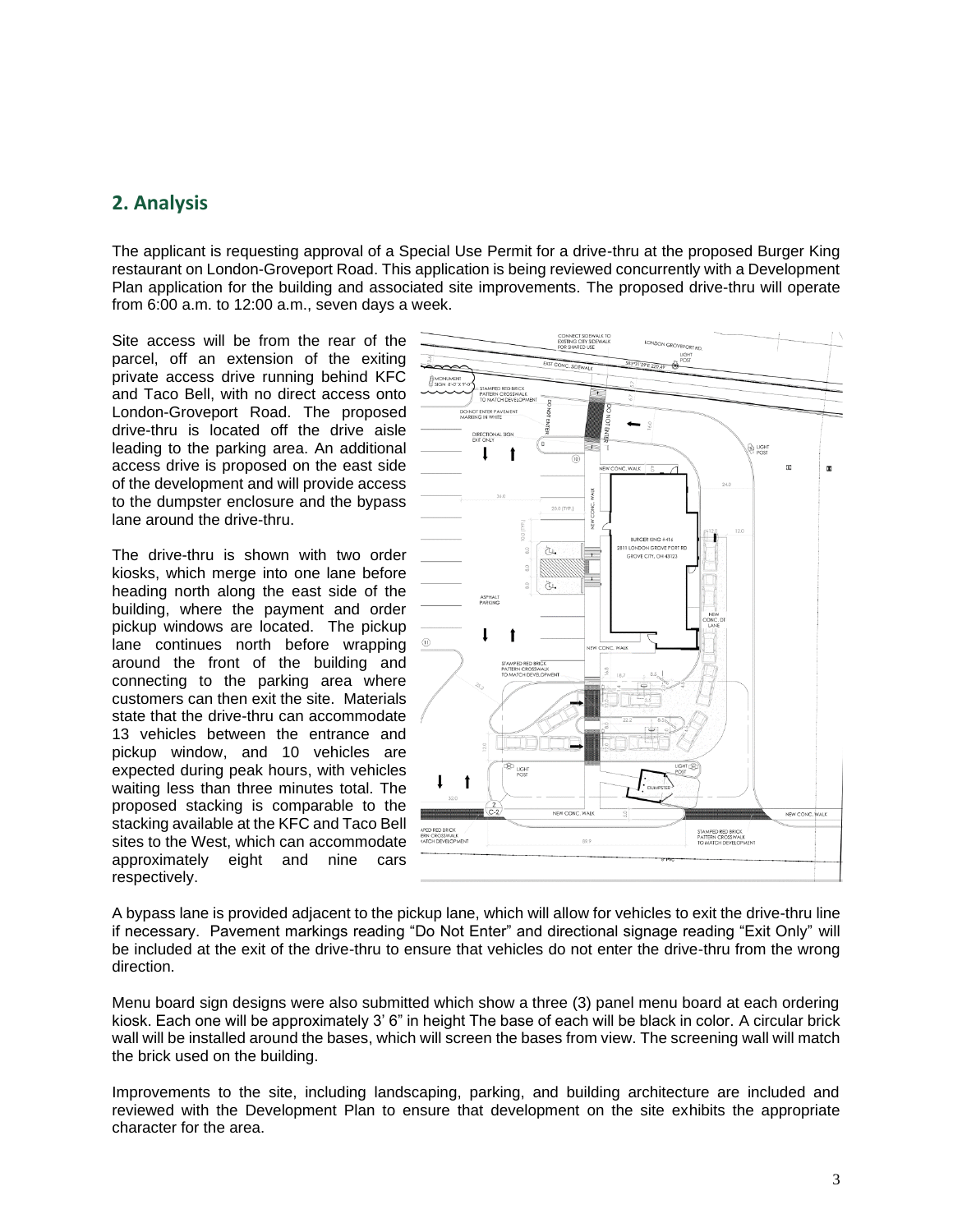# **3. Special Use Permit Analysis**

Per Section 1135.09, Planning Commission is responsible for reviewing Special Use Permit requests and recommending approval, approval with modifications or denial to City Council based on findings of compliance with the standards and requirements of this Code *(see relevant code sections)* and subject to the conditions established by the Planning Commission to ensure compliance with the letter and intent of this Code. The following is the Development Department's evaluation based on code standards and requirements.

#### **1) The proposed use shall be in harmony with the existing or intended character of the district and nearby affected districts and shall not change the essential character of the districts;**

**Standard is Met:** The GroveCity2050 Future Land Use and Character Map recommends this site as well as the surrounding area be Commercial Center. Staff believes the proposed use of a drivethru is consistent with existing auto-oriented uses in the area including the adjacent Taco Bell and KFC properties.

## **2) The proposed use shall not adversely affect the use of adjacent property;**

**Standard is Met:** The proposed site is configured so that all circulation and stacking for the proposed drive-thru will be contained on the site to reduce any impacts on adjacent properties. Adjacent properties are commercial, compatible uses, with two quick-service restaurants with drivethrus on the two parcels to the West. As the drive-thru is not adjacent to a residential use, there is not a concern that the menu boards and speakers will adversely affect the adjacent use. Additionally, materials indicate that the stacking provided is adequate to meet the peak volume of vehicles expected.

#### **3) The proposed use shall not adversely affect the health, safety, morals or welfare of persons residing or working in the neighborhood;**

**Standard is Met:** The proposed drive-thru has been designed to safely accommodate traffic on the site, therefore staff does not believe that the proposed use will adversely affect those residing or working in the area.

#### **4) The proposed use shall be served adequately by public facilities and services such as, but not limited to, roads, police and fire protection, storm water facilities, water, sanitary sewer and school;**

**Standard is Met:** The proposed use would be adequately serviced by public facilities that are already available at the site. A more detailed review of proposed utilities will be completed during the Site Improvement Plan.

#### **5) The proposed use shall not impose a traffic impact upon the public right-of-way significantly different from that anticipated from permitted uses of the district;**

**Standard is Met:** The proposed drive-thru provides capacity for 13 vehicles from the pickup window to the site entry, and materials state that 10 vehicles are expected during peak hours. The site will also be accessed off a shared access drive with the adjacent Taco Bell and KFC sites, and will have no direct access onto London-Groveport Road.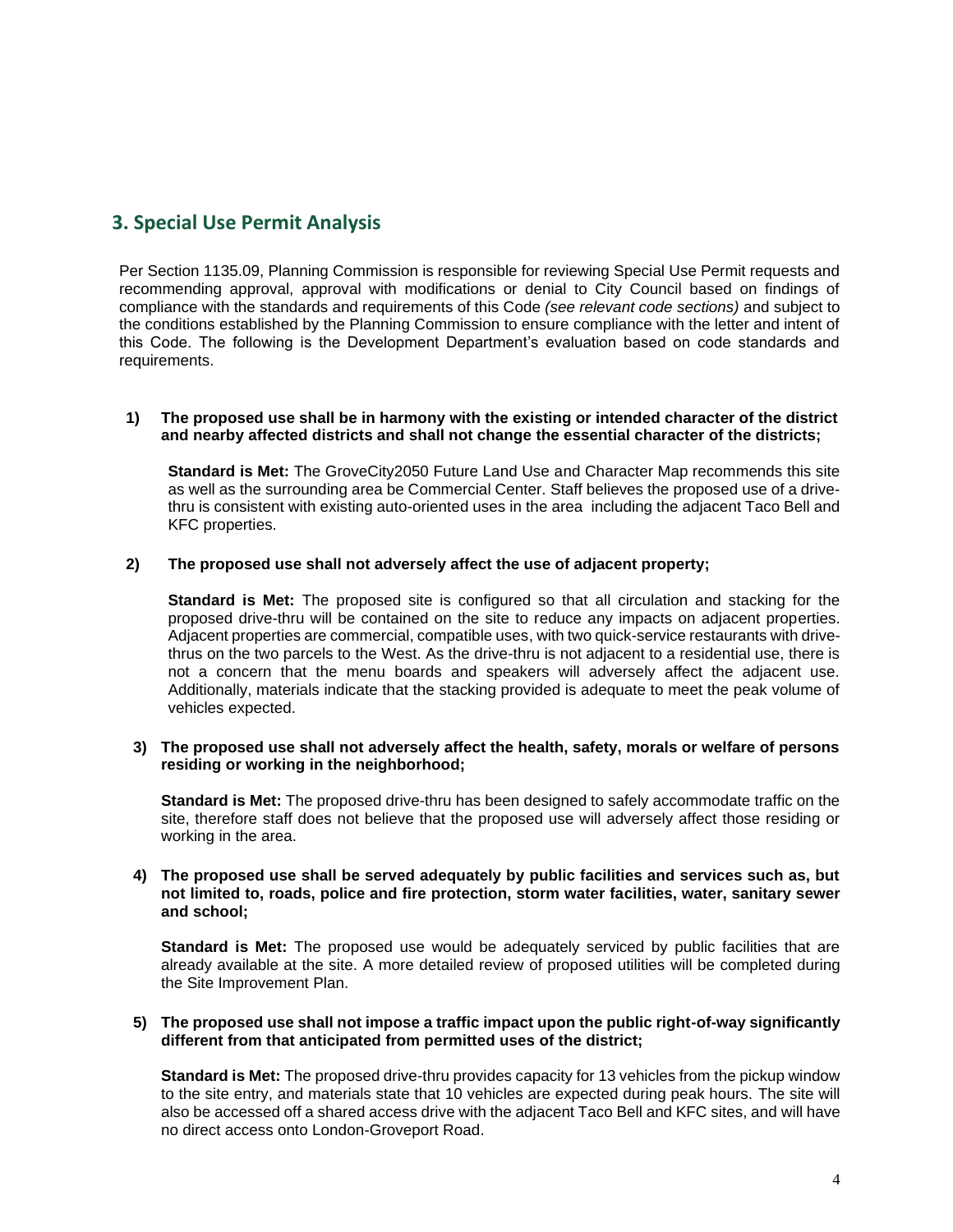### **6) The proposed use shall be in accord with the general and specific objectives, and the purpose and intent of this Zoning Code and the Land Use Plan and any other plans and ordinances of the City;**

**Standard is Met:** The applicant has provided information that meets Code requirements for this use, and Staff believes the proposed use meets the intent of the Zoning Code. The GroveCity2050 Future Land Use and Character Map recommends this site be used as Commercial Center, which lists commercial as a primary use.

**7) The proposed use complies with the applicable specific provisions and standards of this Code;**

**Standard is Met:** The proposed drive-thru will meet the regulations in Code as well as the approved Special Use Permit provisions.

**8) The proposed use shall be found to meet the definition and intent of a use specifically listed as a special use in the district in which it is proposed to be located;** 

**Standard is Met:** The site is in a C-2 district, which permits uses with drive-thru facilities with a Special Use Permit.

**9) A completed application indicating the Specific Special Use permit activity intended by the applicant shall be submitted to the Department of Development by the Council approved submittal dates;** 

**Standard is Met:** The applicant submitted a properly completed application.

**10) Loud speakers shall be located and designed, with volume and hours of operation controlled, in a manner to minimize noise impacts on nearby residential uses.** 

**Standard is Met:** The closest residential structure to the proposed order kiosks is approximately 400 feet away on the opposite side of London-Groveport Road. Staff does not anticipate noise from the speakers associated with the order kiosks, located within a commercial area with high traffic volumes, to impact any nearby residential uses.

**11) Lanes required for vehicle access to and waiting for use of a drive-thru facility shall be designed to have sufficient length to accommodate the peak number of vehicles projected to use the facility at any one time, to provide escape/abort lanes for vehicles desiring to leave the stacking lanes or to avoid disabled vehicles, and to minimize impacts on the use of other required parking or drives or on the use of abutting streets and hazards to pedestrians. The applicant shall provide a traffic study which documents to the satisfaction of the Planning Commission the projected vehicular use of the proposed facilities and evidence of compliance with the provisions of this Zoning Ordinance** 

**Standard is Met:** Based on submitted materials, Staff believes that the proposed drive-thru can accommodate the peak number of vehicles and provides enough space for vehicles to bypass. The applicant submitted a stacking exhibit showing thirteen (13) vehicles stacked in the drive-thru lane. Additionally, a bypass lane is proposed that will allow vehicles in the drive-thru lane to exit from the drive-thru along the eastern side of the building.

**12) The Planning Commission may impose restrictions on the hours of operation in order to reduce inappropriate impacts on abutting uses and on street traffic and to ensure compatibility with normal vehicular activity in the district;**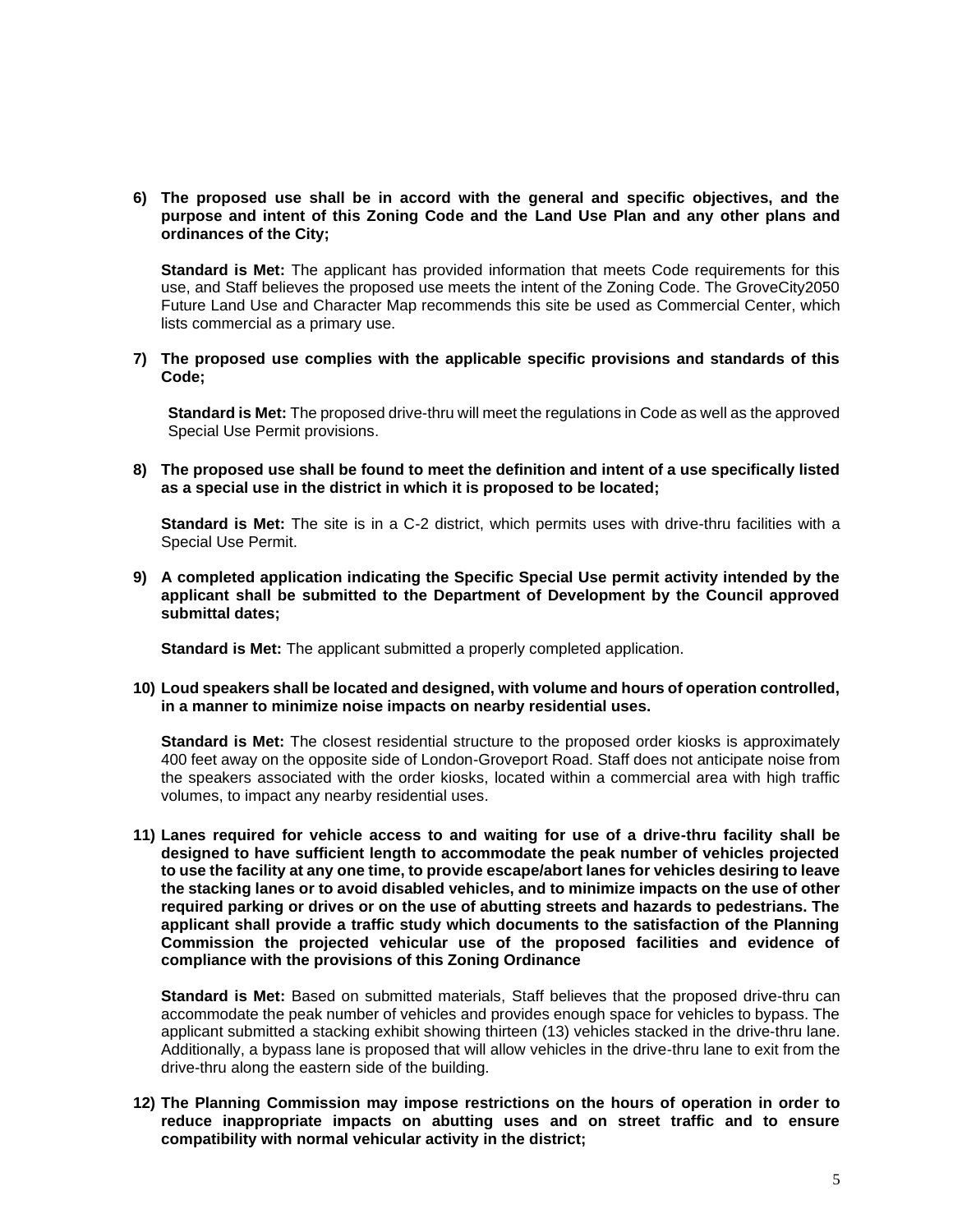**Standard is Met:** The proposed hours of operation will be 6:00am until midnight each day and the drive-thru will be separate from the parking lot on the site with enough space to accommodate thirteen (13) vehicles at a time. Staff believes that the proposed hours of operation are appropriate as the drive-thru will be located on the south side of the building facing away from any nearby residential areas and will not adversely impact the nearby residential or traffic.

**13) The applicant shall so design the site plan or otherwise provide assurances as to reduce the impacts of lighting, litter, noise and exhaust resulting from the facility, especially impacts on nearby residential uses;**

**Standard is Met:** As the drive-thru is located outdoors, there will be no trapped exhaust in the area and the orientation of the kiosks will ensure that no headlights are shining towards the residential buildings located across London Groveport Road.

# **4. GroveCity2050 Analysis**

The City of Grove City adopted the GroveCity2050 Community Plan in January 2018 which contains specific goals, objectives, and actions to guide growth in the community. Five (5) guiding principles are identified that articulate Grove City's community values and direct the recommendations in the Plan. Applications submitted to Planning Commission are reviewed based on these 5 Guiding Principles

#### **(1) The City's small-town character is preserved while continuing to bring additional employment opportunities, residents, and amenities to the community.**

**Finding is Met:** The proposed use fits with the existing vehicularly-oriented character of the area, will create at least 30 jobs (per application materials) and will provide an additional restaurant to the community.

#### **(2) Quality design is emphasized for all uses to create an attractive and distinctive public and private realm.**

**Finding is Met:** Screening around the base of the menu boards will be brick, and match the brick used on the building. Additionally, site lighting fixtures will be like those used in other area developments, and the proposed landscaping will also contribute to an aesthetically pleasing and quality development.

### **(3) Places will be connected to improve the function of the street network and create safe opportunities to walk, bike and access public transportation throughout the community.**

**Finding is Met:** There is an existing sidewalk along the frontage of the property that will be maintained, and a connection will be made between the site and this existing sidewalk. The site also extends the existing access drive behind KFC and Taco bell, including extending the existing sidewalk through the site.

#### **(4) Future development that will preserve, protect and enhance the City's natural and built character through sustainable practices, prioritizing parks and open space and emphasizing historic preservation.**

**Not Applicable:** The scope of the development is limited in applicability to this principle.

### **(5) Development provides the City with a net fiscal benefit.**

**Finding is Met:** The proposed restaurant is anticipated to provide the City with 30 new jobs and will not add an undue burden to the City's infrastructure.